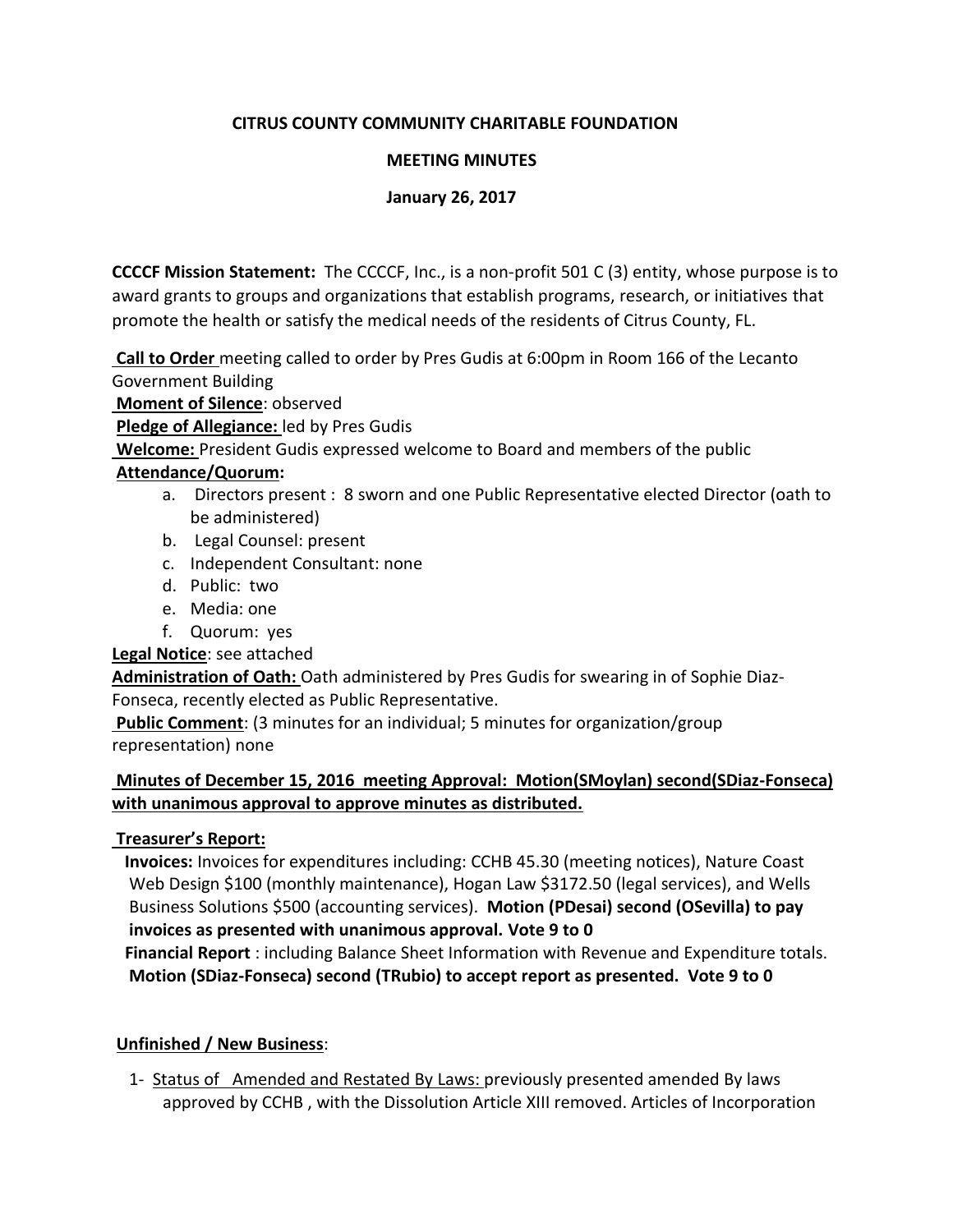amended as aligned with accepted Bylaws. **Motion (SDiaz-Fonseca) second (KHinkle) with unanimous voiced approval to accept and file recent revisions**. Proper documentations signed by President and Secretary for submission to appropriate entities.

 2- Stationery, Business Cards: Director Diaz-Fonseca presented examples for Stationery, note cards, and envelopes. Directors reviewed examples and final decision recorded on distributed item. (see attached) Discussion regarding vendor – all agree to evaluate cost per local vendor**. Motion (DRessler) second (Director Desai) with unanimous voiced approval for Director Diaz- Fonseca to order such items with expenditure of no more than \$300; such to be done after assessment of suggested local vendors.**

#### **Standing Committee Reports:**

- a. Compensation/Personnel: none required
- b. Audit : none required
- **c.** Investment: Director Rubio presented the Investment Committee review process and offered the Committee recommendations of PNC and AndCo . **Motion (TRubio) second (SDiaz-Fonseca) with unanimous approval to accept the recommendation of the Committee of PNC and AndCo as two entities to attend next Board meeting for presentation and Board review/approval. Vote 9 to 0.** Directors encouraged to send forth questions / concerns to J Rey, CCCCF Legal Counsel , who will forward to entity for response by February 10.Entities, PNC and AndCo, will be invited/encouraged to attend next meeting for Board discussion review – each will be offered a time limit for such of 15 minutes; only one entity at a time will be in the room during discussions. Timing of presentations planned for 6:15 and 7:00.
- **d.** Grants: Director Diaz-Fonseca offered Letters of Inquiry document responses (acceptance and denial) and letters of Grant Award (acceptance and denial) . Discussion as to content and timeline for awards. Directors agreed to accept such for the initial Grant Awarding program with understanding of review with possible changes of such for future award process. Motion (SMoylan) second (SDiaz-Fonseca) with unanimous voiced vote for publication as determined by Grants Committee. **Vote 9 to 0**

### **Ad Hoc Committee Reports:**

- **a.** Bylaws Committee no additional report; see above.
- b. Communication Committee Discussion regarding the establishment of a CCCCF, Inc. Speaker's Bureau for the CCCCF. Voiced agreement to continue with such discussion at the next Board meeting; with the designation of organizational coordinator for speaking engagements, coordination of talking points, calendar of events, etc.
- c. Finance Committee- no report required
- d. Secretary Treasurer will compile balance sheet for time period of Genesis to June 2016